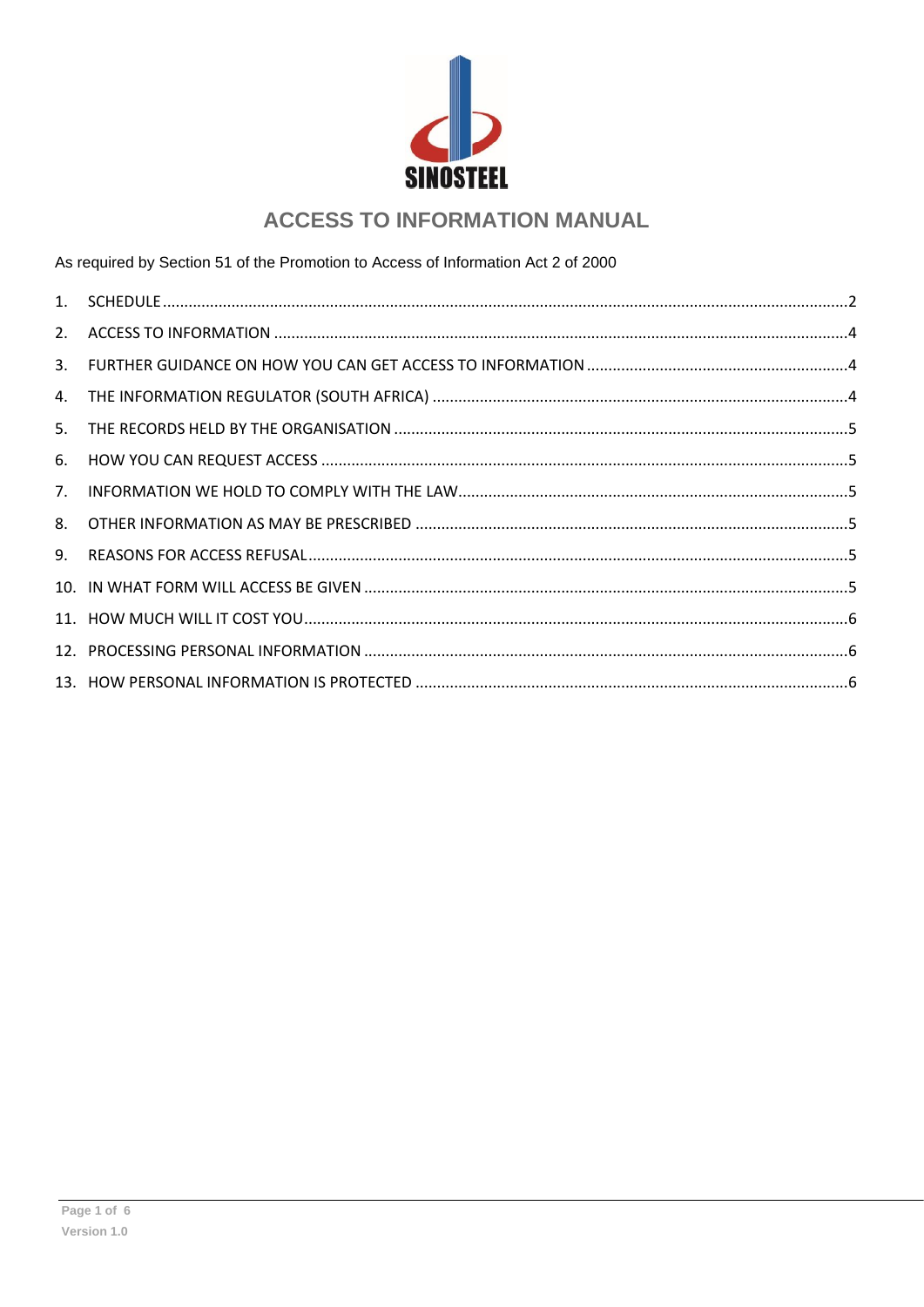<span id="page-1-0"></span>

| $\mathbf{1}$ . | <b>SCHEDULE</b>                              |                                                                          |  |  |  |
|----------------|----------------------------------------------|--------------------------------------------------------------------------|--|--|--|
| 1.1            | The Company                                  | Sinosteel International South Africa (Pty) Ltd                           |  |  |  |
| 1.2            | Registration number                          | 2009/000567/07                                                           |  |  |  |
| 1.3            | VAT registration number                      | 4840252946                                                               |  |  |  |
| 1.4            | Physical address                             | Level 17 Sinosteel Plaza, 159 Rivonia Road, Morningside Ext 39, Sandton, |  |  |  |
|                | Gauteng, South Africa, 2146                  |                                                                          |  |  |  |
| 1.5            | <b>Email address</b>                         | admin@sinosteel.co.za                                                    |  |  |  |
| 1.6            | Telephone number                             | 011 666 6000                                                             |  |  |  |
| 1.7            | Fax number                                   | 011 783 8779                                                             |  |  |  |
| 1.8            | Information officer                          | Tracey Chalmers / Nikshani Bhoola                                        |  |  |  |
| 1.9            | Information<br>officer's<br>email<br>address | tracey.chalmers@sinosteel.co.za / nikshani.bhoola@sinosteel.co.za        |  |  |  |
| 1.10           | Website                                      | www.sinosteelsandton.co.za                                               |  |  |  |
| 1.11           | The SAHRC's contact details                  |                                                                          |  |  |  |
|                | Physical address                             | JD House, 27 Stiemens Street, Braamfontein, Johannesburg, 2001           |  |  |  |
|                | Postal address                               | Private Bag 2700, Houghton, 2041                                         |  |  |  |
|                | Telephone                                    | +27 (0) 11 877 3600                                                      |  |  |  |
|                | Fax number                                   | +27 (0) 11 403-0625                                                      |  |  |  |

Email address paia@sahrc.org.za Website www.sahrc.org.za

# 1.12 The Information regulator's contact details

| Physical address | JD House, 27 Stiemens Street, Braamfontein, Johannesburg, 2001 |
|------------------|----------------------------------------------------------------|
| Postal address   | PO Box 3153, Braamfontein, Johannesburg, 2017                  |
| Telephone        | +27 (0) 10 023 5200                                            |
| Email address    | inforeg@justice.gov.za                                         |
| Website          | https://www.justice.gov.za/inforeg                             |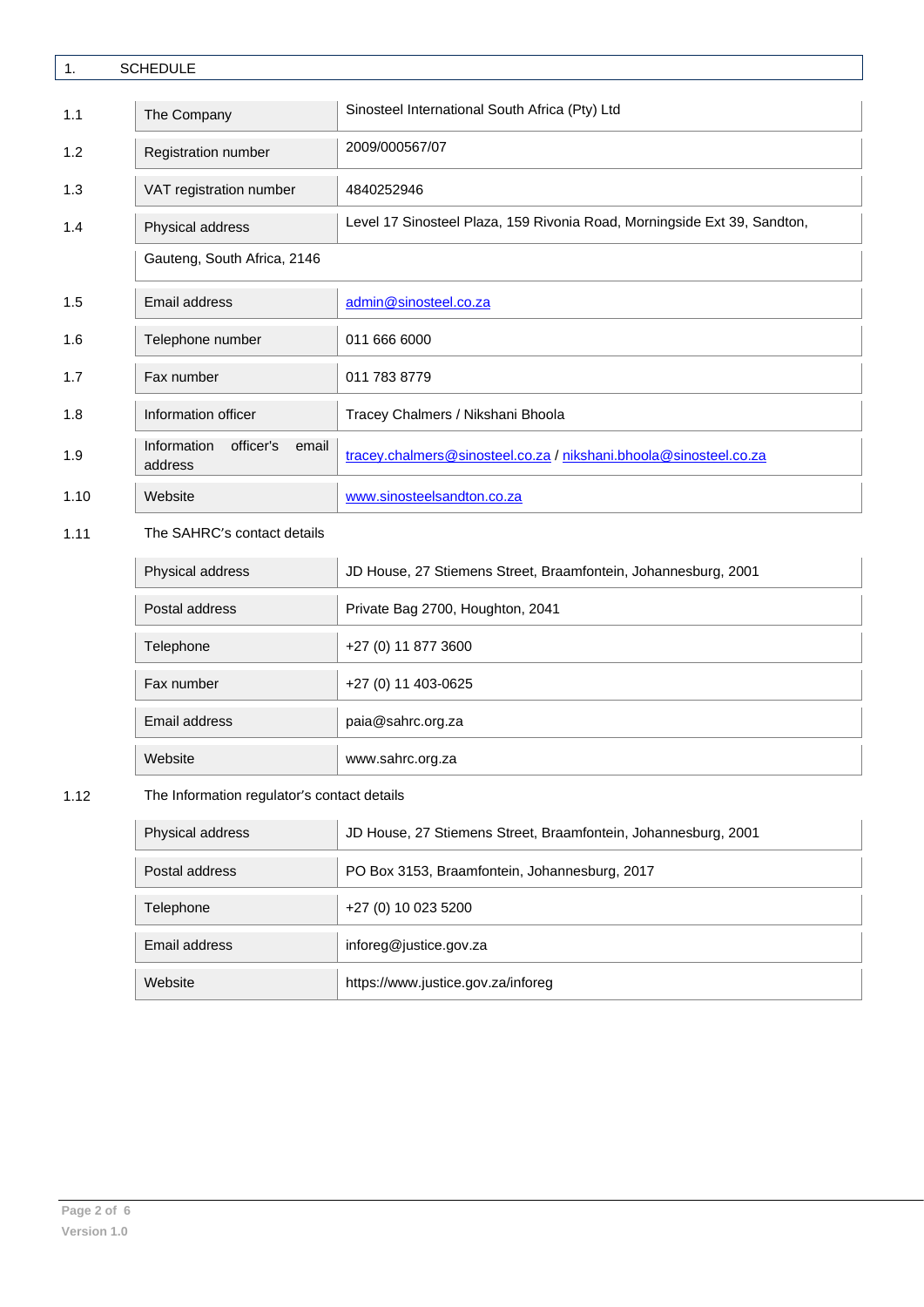# 1.13 The records we hold

|        | Categories of records on each<br>subject                        | form held               | availability                |  |
|--------|-----------------------------------------------------------------|-------------------------|-----------------------------|--|
| 1.13.1 | Secretarial records of the Organisation                         |                         |                             |  |
|        | Company incorporation documents                                 | electronic and physical | automatically available     |  |
|        | Names of directors                                              | electronic and physical | automatically available     |  |
|        | Salaries of directors                                           | electronic and physical | not automatically available |  |
| 1.13.2 | Financial records of the Organisation                           |                         |                             |  |
|        | <b>Financial statements</b>                                     | electronic and physical | not automatically available |  |
|        | Documents relating to taxation                                  | physical                | not automatically available |  |
|        | Financial agreements                                            | physical                | not automatically available |  |
|        | <b>Banking details</b>                                          | electronic and physical | not automatically available |  |
| 1.13.3 | Insurance of the Organisation                                   |                         |                             |  |
|        | policies held<br>by the<br>Insurance<br>Organisation            | physical                | not automatically available |  |
|        | Register of all immovable property<br>owned by the Organisation | physical                | not automatically available |  |
| 1.13.4 | Employees                                                       |                         |                             |  |
|        |                                                                 |                         |                             |  |
|        | List of employees                                               | electronic and physical | not automatically available |  |
|        | Personal information of employees                               | electronic and physical | not automatically available |  |
|        | Employee contracts of employment                                | electronic and physical | not automatically available |  |
|        | Pension funds and provident fund                                | electronic and physical | not automatically available |  |
|        | Salaries of employees                                           | electronic and physical | not automatically available |  |
|        | Leave records                                                   | physical                | not automatically available |  |
| 1.13.5 | Policies and directives of the Organisation                     |                         |                             |  |
|        | Internal relating to employees and<br>the company               | electronic and physical | not automatically available |  |
|        | External relating to clients and other<br>third parties         | electronic and physical | not automatically available |  |
| 1.13.6 | Agreements or contracts                                         |                         |                             |  |
|        | Standard agreements                                             | physical                | not automatically available |  |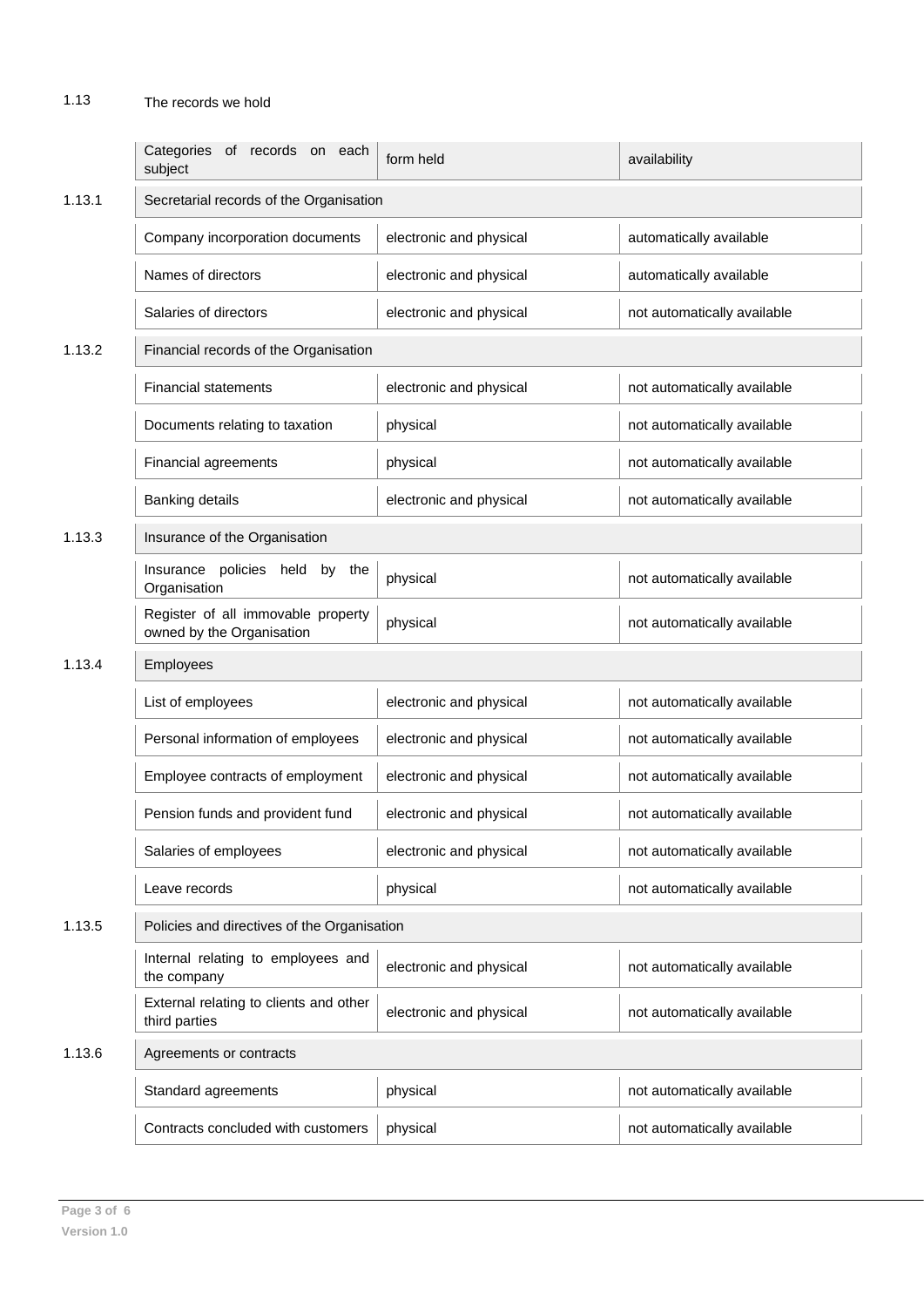|        | <b>NDAs</b>                                                       | physical                     | not automatically available |  |  |
|--------|-------------------------------------------------------------------|------------------------------|-----------------------------|--|--|
|        | Letters of intent, MOUs                                           | physical                     | not automatically available |  |  |
|        | Third party contracts (such as JV<br>agreements)                  | physical                     | not automatically available |  |  |
|        | Office management contracts                                       | physical                     | not automatically available |  |  |
|        | Supplier contracts                                                | physical                     | not automatically available |  |  |
| 1.13.7 | Regulatory                                                        |                              |                             |  |  |
|        | Licenses or authorities                                           | physical                     | not automatically available |  |  |
| 1.13.8 | Published Information                                             |                              |                             |  |  |
|        | External newsletters and circulars                                | electronic and physical      | automatically available     |  |  |
|        | Internal newsletters and circulars                                | electronic and physical      | not automatically available |  |  |
|        | Information<br>the<br>on<br>company<br>published by third parties | electronic and / or physical | not automatically available |  |  |
| 1.13.9 | <b>Customer Information</b>                                       |                              |                             |  |  |
|        | <b>Customer details</b>                                           | electronic and physical      | not automatically available |  |  |
|        | Contact details of individuals within<br>customers                | electronic and physical      | not automatically available |  |  |
|        | Communications with customers                                     | electronic and physical      | not automatically available |  |  |

# <span id="page-3-0"></span>2. ACCESS TO INFORMATION

- 2.1. This manual (**"Manual"**), which has been drafted in compliance with the Promotion of Access to Information Act 2 of 2000 (**"PAIA"**) will help you as a consumer to gain access to information held by the organisation set out in item 1.1 (**"Organisation"**).
- 2.2. The Organisation is required in terms of PAIA to make this Manual available to you so that you can see what type of information it holds, as well as how you can request to gain access to it.

### <span id="page-3-1"></span>3. FURTHER GUIDANCE ON HOW YOU CAN GET ACCESS TO INFORMATION

- 3.1. A guide to PAIA (**"Guide"**) is available from the South African Human Rights Commission (**"SAHRC"**) website, the details of which are set out in item 1.11. The Guide describes, in each of the official languages:
	- 3.1.1. What the objectives of PAIA are;
	- 3.1.2. The details of each public body (where possible);
	- 3.1.3. The process that needs to be followed in order to make a request for information;
	- 3.1.4. How to get copies of the Guide at no charge;
	- 3.1.5. How to get access to the manual of a private body; and
	- 3.1.6. All the remedies available to you in law.
- 3.2. Should you have any queries regarding the Guide, please contact the SAHRC directly using the information set out in item 1.11.

# <span id="page-3-2"></span>4. THE INFORMATION REGULATOR (SOUTH AFRICA)

- 4.1. The information regulator of South Africa (**"Information Regulator"**) established in terms of the Promotion of Access to Information Act 4 of 2013 (**"POPIA"**) is set to take over the function of the SAHRC in the near future. You can also contact the Information Regulator for further details. The Information Regulator also regulates the enforcement of POPIA.
- 4.2. The Information Regulator's contact details are set out in item 1.12.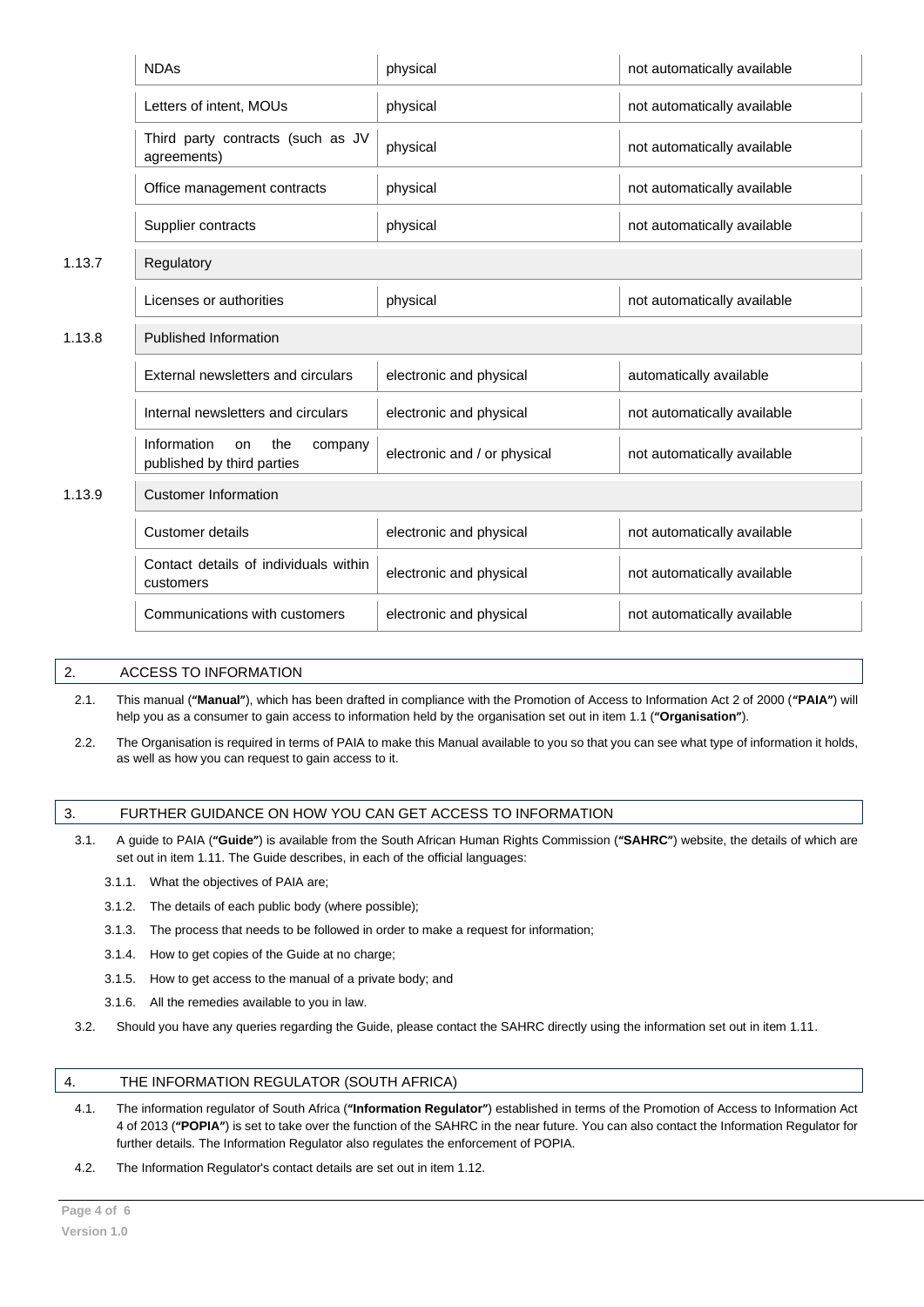# <span id="page-4-0"></span>5. THE RECORDS HELD BY THE ORGANISATION

A description of the records held by the Organisation, as required by section 51(1)(e) of PAIA, is set out in item 1.13.

#### <span id="page-4-1"></span>6. HOW YOU CAN REQUEST ACCESS

- 6.1. In order to comply with the Organisation's obligations in terms of PAIA, it has authorised and designated the information officer of the Organisation set out in item 1.8 (**"Information Officer "**) to deal with all matters relating to PAIA.
- 6.2. In order to request access to a record held by the Organisation, please complete the "Request for Access Form" (**"Request"**) which is available at www.sahrc.org.za and submit it to the Organisation at its physical address, its fax number, the general contact e-mail address or the Information Officer's email address set out in items 1.4, 1.7, 1.5 and 1.9, respectively.

### <span id="page-4-2"></span>7. INFORMATION WE HOLD TO COMPLY WITH THE LAW

- 7.1. The Organisation holds information in accordance with the following legislation:
	- 7.1.1. Basic Conditions of Employment Act 75 of 1997;
	- 7.1.2. Companies Act 71 of 2008;
	- 7.1.3. Consumer Protection Act 68 of 2008;
	- 7.1.4. Electronic Communications and Transactions Act 25 of 2002;
	- 7.1.5. Employment Equity Act 55 of 1998;
	- 7.1.6. Income Tax Act 95 of 1967;
	- 7.1.7. Labour Relations Act 66 of 1995;
	- 7.1.8. POPIA;
	- 7.1.9. Value Added Tax Act 89 of 1991;
	- 7.1.10. Estate Agencies Affairs Act 112 of 1976; and
	- 7.1.11. Schools Act 84 of 1996.

#### <span id="page-4-3"></span>8. OTHER INFORMATION AS MAY BE PRESCRIBED

The Minister of Justice and Constitutional Development has not made any regulations in terms of section 51(f) of PAIA.

#### <span id="page-4-4"></span>9. REASONS FOR ACCESS REFUSAL

- 9.1. In terms of PAIA, the Organisation may refuse you access to certain documents on prescribed grounds. The grounds for refusal are to protect:
	- 9.1.1. the privacy of another person;
	- 9.1.2. commercial information of another company;
	- 9.1.3. confidential information of another person;
	- 9.1.4. the safety of individuals and property;
	- 9.1.5. records privileged from production in legal proceedings; and
	- 9.1.6. research information.
- 9.2. You will be notified in writing as to whether your request for information has been approved or denied within 30 (Thirty) calendar days after receipt of a completed Request. Should any record of the Organisation requested by you not be found or not exist, the Organisation will, by way of affidavit, notify you that it is not possible to give you access to that particular record.

#### <span id="page-4-5"></span>10. IN WHAT FORM WILL ACCESS BE GIVEN

If your Request is approved, the Organisation will determine how it will provide such access to you, unless you have requested access in a specific form and the Orgnisation can accommodate this.